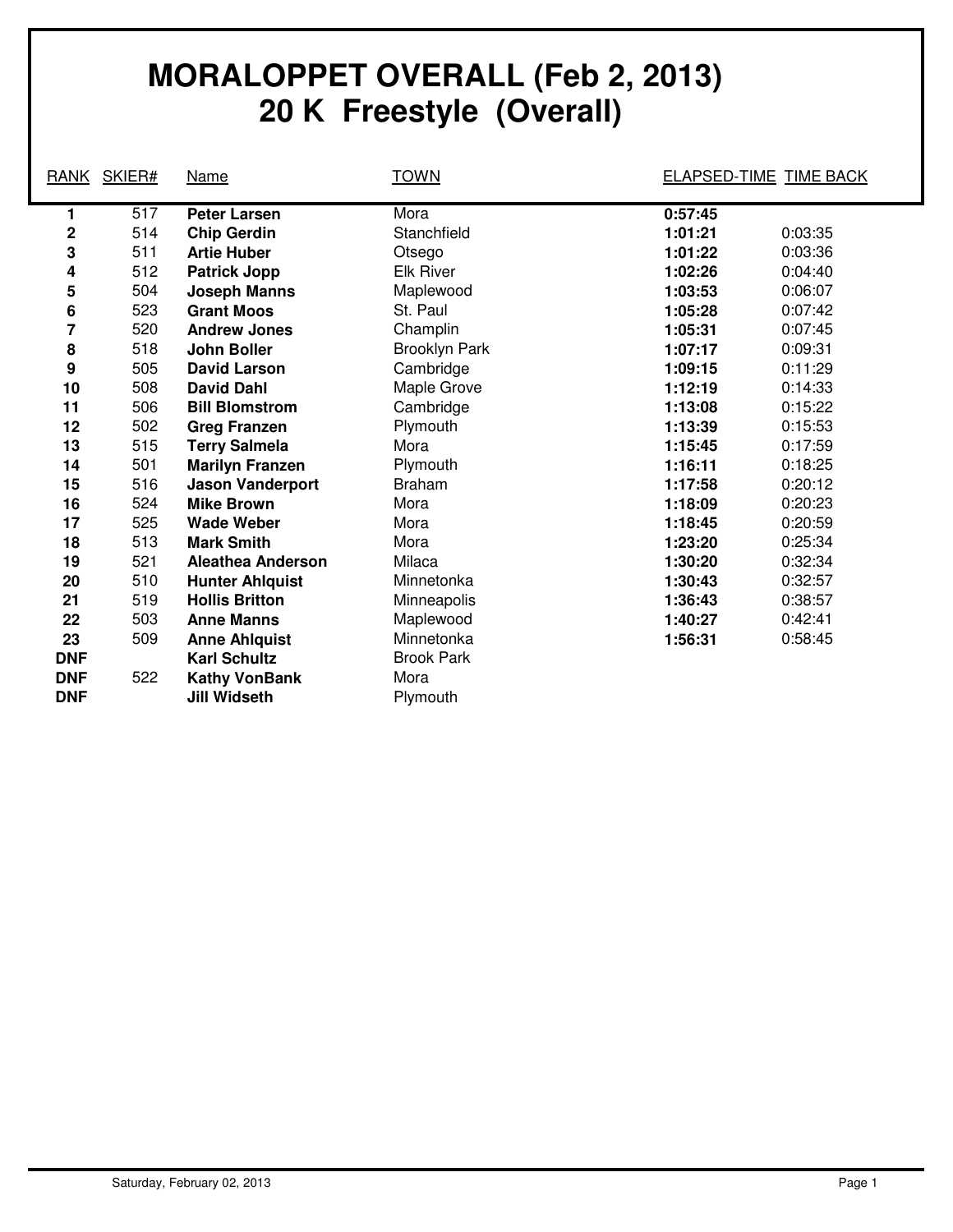| MORALOPPET (Feb 2, 2013)<br><b>20K Results by Class</b> |            |                                             |                   |                    |  |
|---------------------------------------------------------|------------|---------------------------------------------|-------------------|--------------------|--|
| <b>RANK</b>                                             |            | SKIER# Name                                 | <b>TOWN</b>       | ELAPSED-TIME       |  |
|                                                         |            | <b>FEMALE</b><br>14 & Under                 |                   |                    |  |
| 1                                                       | 509        | <b>Anne Ahlquist</b>                        | Minnetonka        | 1:56:31            |  |
|                                                         |            | $30 - 34$<br><b>FEMALE</b>                  |                   |                    |  |
| 1                                                       | 521        | <b>Aleathea Anderson</b>                    | Milaca            | 1:30:20            |  |
|                                                         |            | 50 - 54<br><b>FEMALE</b>                    |                   |                    |  |
| 1                                                       | 503        | <b>Anne Manns</b>                           | Maplewood         | 1:40:27            |  |
|                                                         |            | <b>FEMALE</b><br>55 - 59                    |                   |                    |  |
| <b>DNF</b><br><b>DNF</b>                                | 522        | <b>Kathy VonBank</b><br><b>Jill Widseth</b> | Mora<br>Plymouth  |                    |  |
|                                                         |            | 60 - 64<br><b>FEMALE</b>                    |                   |                    |  |
| 1                                                       | 501        | <b>Marilyn Franzen</b>                      | Plymouth          | 1:16:11            |  |
|                                                         |            | 14 & Under<br><i><b>MALE</b></i>            |                   |                    |  |
| <b>DNF</b>                                              |            | <b>Karl Schultz</b>                         | <b>Brook Park</b> |                    |  |
|                                                         |            | $15 - 16$<br><b>MALE</b>                    |                   |                    |  |
| 1                                                       | 510        | <b>Hunter Ahlquist</b>                      | Minnetonka        | 1:30:43            |  |
| $\mathbf{2}$                                            | 519        | <b>Hollis Britton</b>                       | Minneapolis       | 1:36:43            |  |
|                                                         |            | $19 - 24$<br><i><b>MALE</b></i>             |                   |                    |  |
| 1<br>$\mathbf{2}$                                       | 517<br>520 | <b>Peter Larsen</b><br><b>Andrew Jones</b>  | Mora<br>Champlin  | 0:57:45<br>1:05:31 |  |
|                                                         |            | <b>MALE</b> 35 - 39                         |                   |                    |  |
| 1                                                       | 511        | <b>Artie Huber</b>                          | Otsego            | 1:01:22            |  |
|                                                         |            | MALE<br>$40 - 44$                           |                   |                    |  |
| 1                                                       | 516        | <b>Jason Vanderport</b>                     | <b>Braham</b>     | 1:17:58            |  |
|                                                         |            | <i><b>MALE</b></i><br>45 - 49               |                   |                    |  |
| 1                                                       | 514        | <b>Chip Gerdin</b>                          | Stanchfield       | 1:01:21            |  |
| $\overline{2}$                                          | 504        | <b>Joseph Manns</b>                         | Maplewood         | 1:03:53            |  |
|                                                         |            | MALE<br>50 - 54                             |                   |                    |  |
| 1                                                       | 512        | <b>Patrick Jopp</b>                         | <b>Elk River</b>  | 1:02:26            |  |
| $\mathbf 2$<br>3                                        | 505<br>513 | <b>David Larson</b><br><b>Mark Smith</b>    | Cambridge<br>Mora | 1:09:15<br>1:23:20 |  |
|                                                         |            | <b>MALE</b> 55 - 59                         |                   |                    |  |
| 1                                                       | 523        | <b>Grant Moos</b>                           | St. Paul          | 1:05:28            |  |
| $\mathbf 2$                                             | 506        | <b>Bill Blomstrom</b>                       | Cambridge         | 1:13:08            |  |
| 3<br>4                                                  | 502<br>525 | <b>Greg Franzen</b><br><b>Wade Weber</b>    | Plymouth<br>Mora  | 1:13:39<br>1:18:45 |  |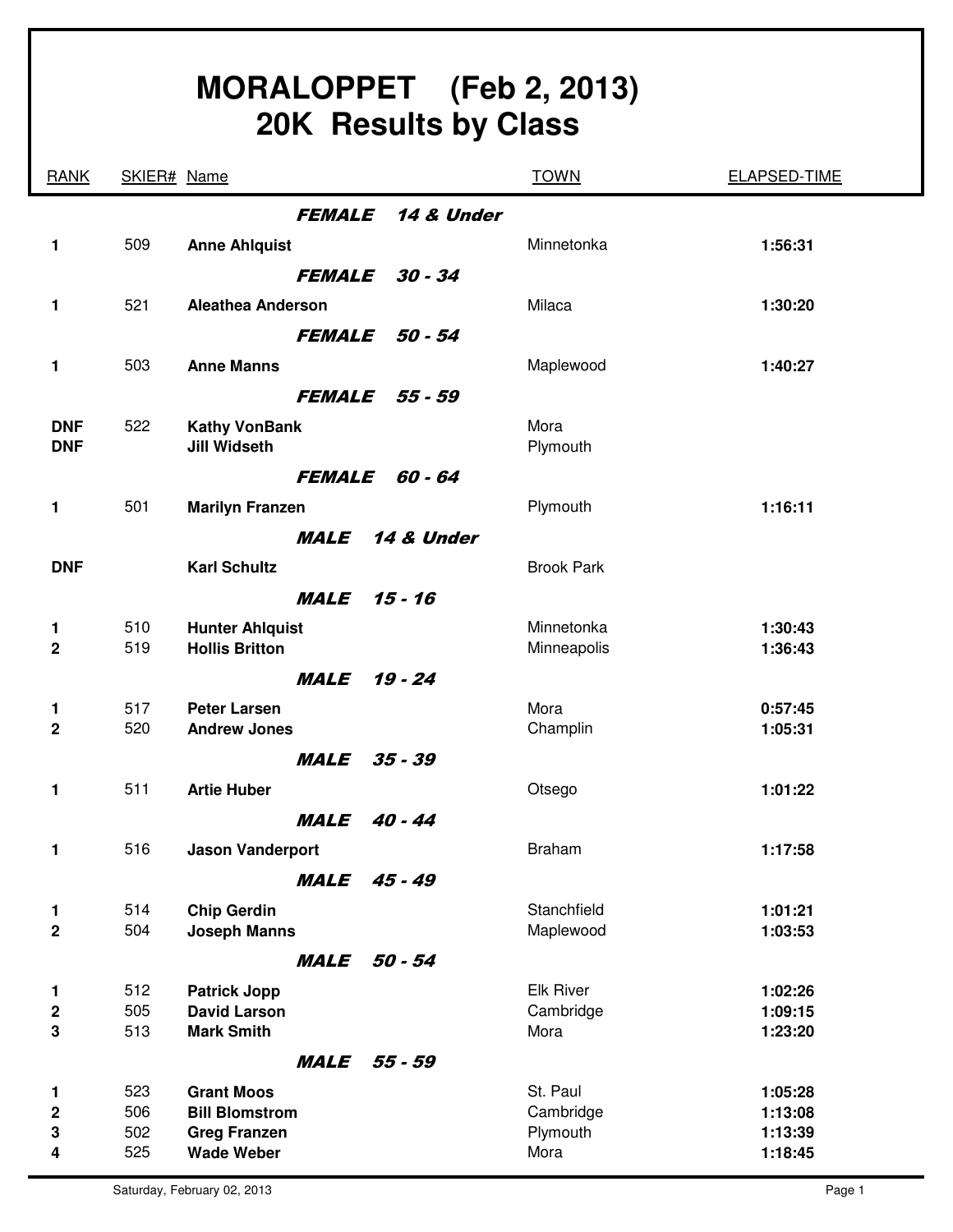| MORALOPPET (Feb 2, 2013)<br>20K Results by Class |     |                      |                   |                      |                     |
|--------------------------------------------------|-----|----------------------|-------------------|----------------------|---------------------|
| <b>RANK</b>                                      |     | SKIER# Name          |                   | <b>TOWN</b>          | <b>ELAPSED-TIME</b> |
|                                                  |     |                      | <i>MALE 60-64</i> |                      |                     |
|                                                  | 518 | John Boller          |                   | <b>Brooklyn Park</b> | 1:07:17             |
| $\mathbf{2}$                                     | 508 | <b>David Dahl</b>    |                   | Maple Grove          | 1:12:19             |
| 3                                                | 515 | <b>Terry Salmela</b> |                   | Mora                 | 1:15:45             |
| 4                                                | 524 | <b>Mike Brown</b>    |                   | Mora                 | 1:18:09             |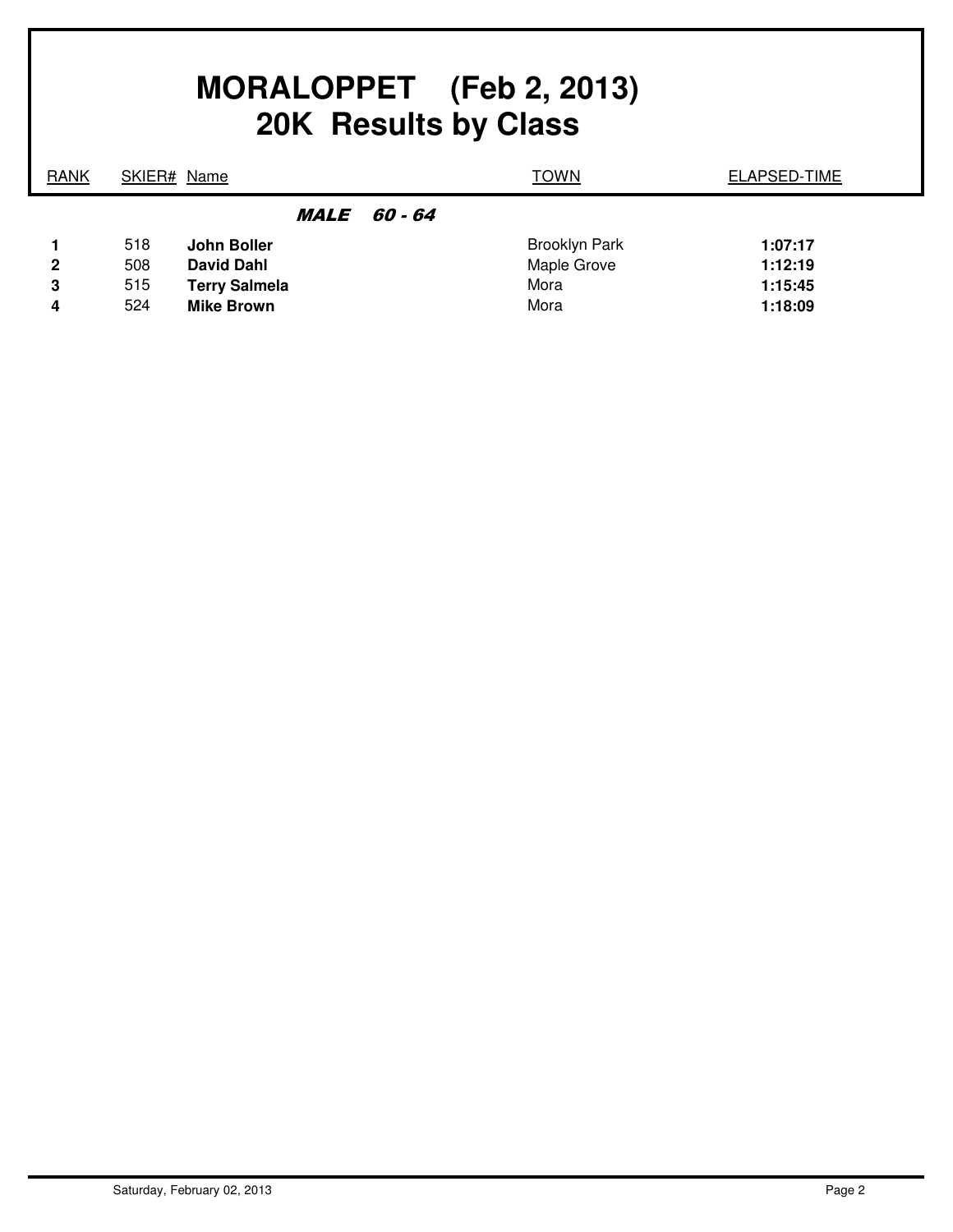## **MORALOPPET OVERALL (Feb 2, 2013) 10 K Freestyle (Overall)**

| <b>RANK</b> | SKIER# | Name                     | <b>TOWN</b>     |         | ELAPSED-TIME TIME BACK |
|-------------|--------|--------------------------|-----------------|---------|------------------------|
|             | 101    | <b>Pedro Pesta</b>       | Northfield      | 0:36:28 |                        |
| $\mathbf 2$ | 105    | Leon Zeug                | Delano          | 0:36:37 | 0:00:09                |
| 3           | 108    | Jordon Woods             | Mora            | 0:38:20 | 0:01:52                |
| 4           | 103    | <b>Kayo Aslagson</b>     | <b>Starbuck</b> | 0:39:44 | 0:03:16                |
| 5           | 116    | <b>Caleb Weinand</b>     | Mora            | 0:40:13 | 0:03:44                |
| 6           | 107    | <b>David Randall</b>     | North Branch    | 0:40:47 | 0:04:19                |
| 7           | 106    | <b>Charlie Maddaus</b>   | <b>Dixfield</b> | 0:42:52 | 0:06:24                |
| 8           | 113    | <b>Schae Singleton</b>   | Mora            | 0:48:13 | 0:11:45                |
| 9           | 112    | <b>Sally Ahlgren</b>     | Mora            | 0:48:37 | 0:12:08                |
| 10          | 102    | <b>Adrienne Walts</b>    | Minneapolis     | 0:58:02 | 0:21:33                |
| 11          | 114    | <b>Tate Singleton</b>    | Mora            | 1:08:47 | 0:32:19                |
| 12          | 109    | John Lindblom            | Mora            | 1:08:52 | 0:32:23                |
| 13          | 507    | <b>Keith Canny</b>       | Andover         | 1:18:20 | 0:41:51                |
| 14          | 111    | Jakob Felger             | Mora            | 2:05:37 | 1:29:08                |
| 15          | 110    | <b>Matt Felger</b>       | Mora            | 2:05:38 | 1:29:09                |
| <b>DNF</b>  | 104    | <b>Russ Ludeke</b>       | St Paul         |         |                        |
| <b>DNF</b>  | 115    | <b>Colette Dickinson</b> | Mora            |         |                        |